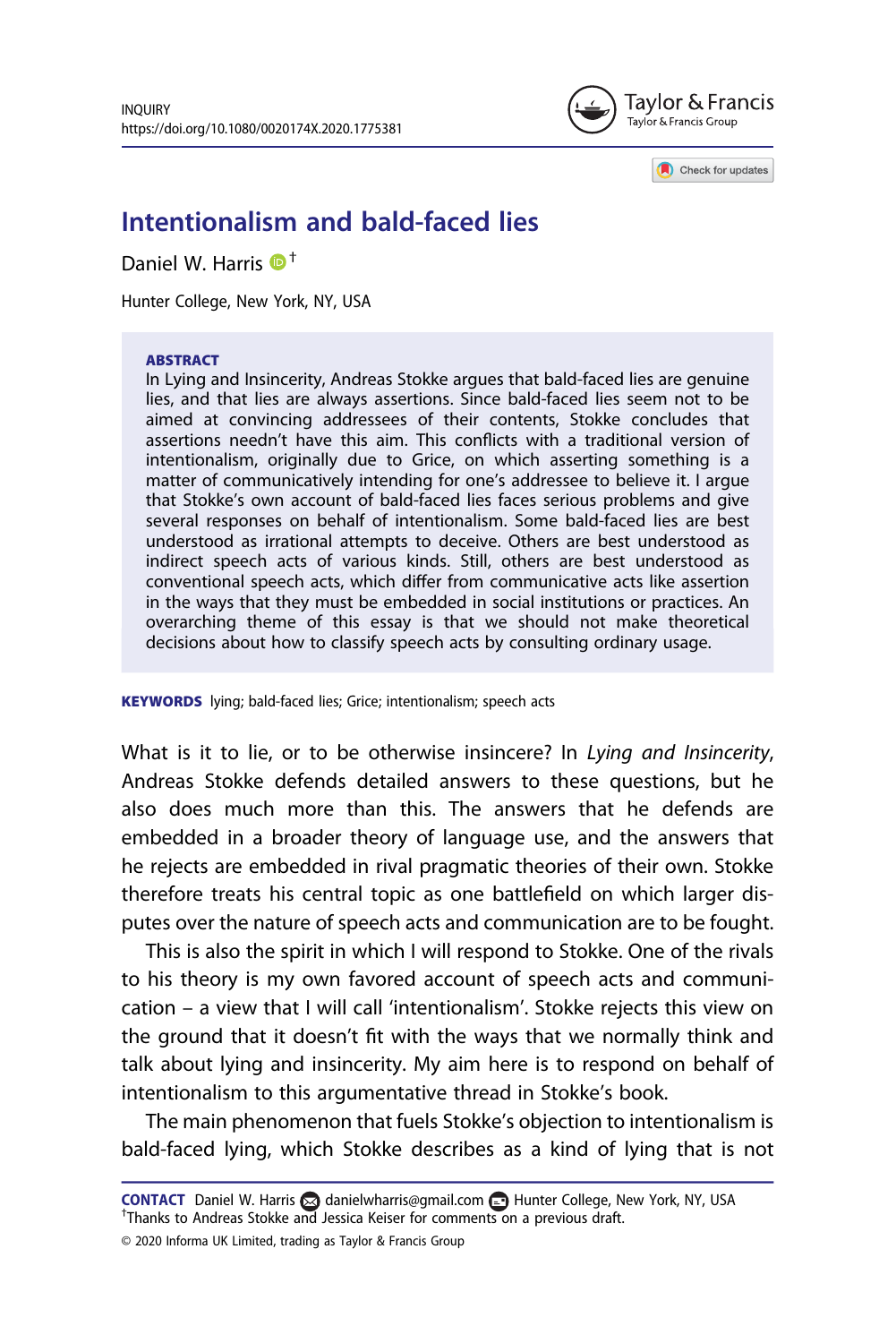<span id="page-1-0"></span>intended to deceive the addressee. After a brief overview of intentionalism (Section 1), I will outline Stokke's objection (Section [2\)](#page-2-0). I will then explain Stokke's way of handling bald-faced lies (Section [3](#page-3-0)) and argue that it doesn't make sense of fleshed-out versions of some his own cases (Section [4\)](#page-4-0). I will then outline several strategies by means of which intentionalists should respond to Stokke's objection. First, I will argue that we should give little weight to whether a speech act counts as an assertion or a lie by the standard of ordinary usage, and that we should instead seek theoretical roles for these concepts to play (Section [5](#page-5-0)). I will then take a divide-and-conquer approach to putative examples of bald-faced lies, arguing that they should be divided between at least three categories, none of which poses a threat to intentionalism: some are irrational attempts to deceive (Section [6\)](#page-8-0), some are indirect speech acts (Section [7](#page-10-0)), and some are conventional acts (like the act of testifying in court) rather than communicative acts (like assertion) (Section [8\)](#page-12-0).

# 1. Intentionalism

Intentionalism is the view that humans communicate by revealing intentions to change each other's minds. To perform a communicative act is to produce an utterance with a communicative intention – an intention to have a psychological effect on one's addressee in part by revealing to them the intention to do so.<sup>1</sup> Successful communication occurs if the addressee recognizes what effect the speaker intended to have on them. Actually producing the intended effect is a further kind of success.

The term 'speaker' is somewhat misleading. Communication needn't involve the use of language.<sup>2</sup> I can perform a communicative act by means of any overt behavior that, I think, could lead my addressee to infer what I intend. Given the right circumstances, I can communicate with a wink or by throwing my roommate's possessions out the window. What language adds to this picture is a means for encoding and decoding richly structured evidence of communicative intentions, and so a way of getting much more elaborate intentions recognized. Of course, it normally wouldn't make sense for me to produce any utterance with any communicative intention I please. This follows from a broader

<sup>&</sup>lt;sup>1</sup>This is what Grice ([1969\)](#page-16-0) called performing an act of 'utterer's occasion meaning' and many others have called 'speaker('s) meaning'. The term 'communicative act' originates with Strawson ([1964\)](#page-17-0) and Bach and Harnish [\(1979](#page-16-0)). There are many variations on intentionalism, and I won't attempt to speak on behalf of

all of them here.<br><sup>2</sup>lt is notable that seven of Gricef's ([1957\)](#page-16-0) eight original examples of utterer's meaning – what I am calling 'performing a communicative act' – are nonlinguistic. On this point, see Harris ([2016,](#page-16-0) Section 5).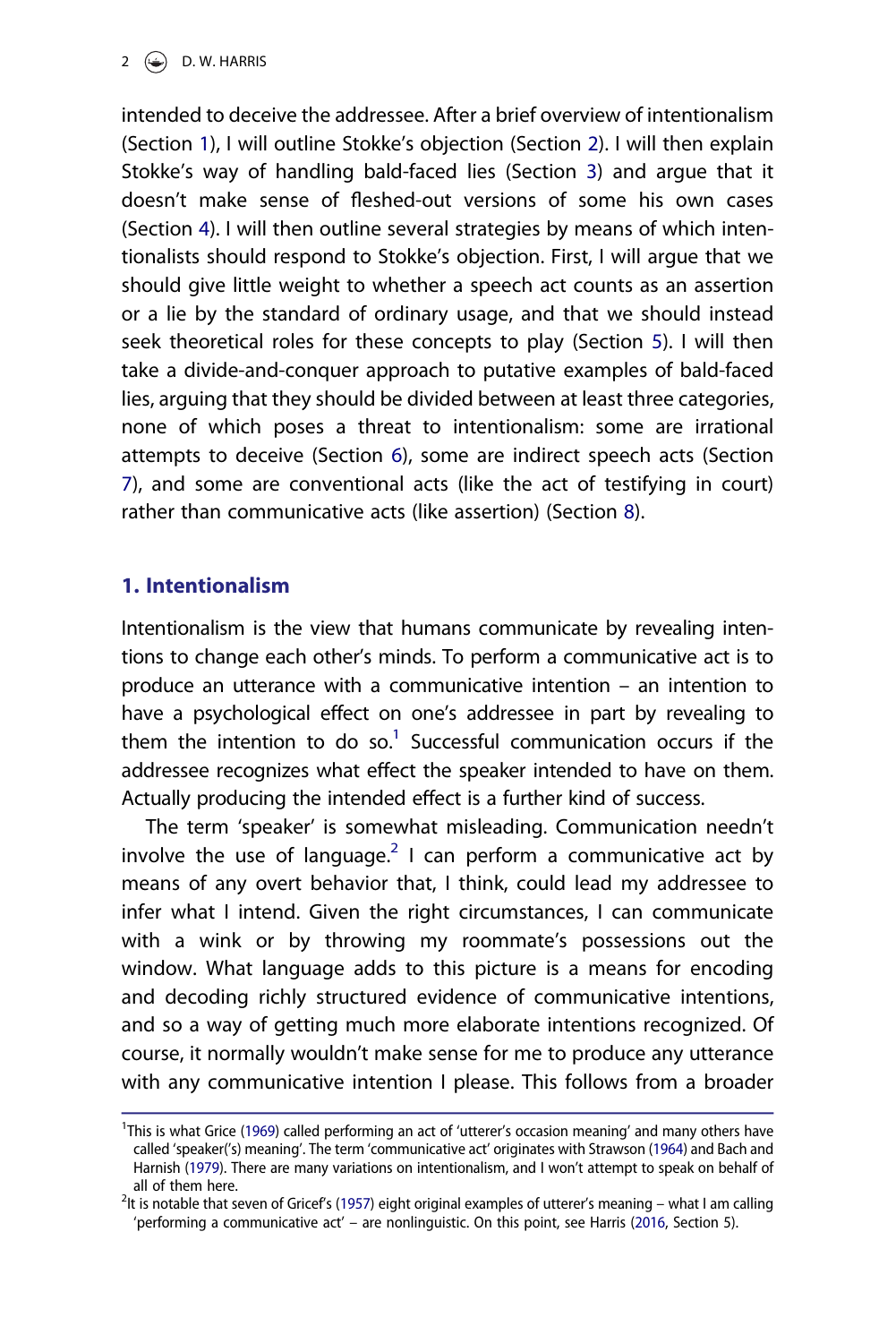<span id="page-2-0"></span>fact about intentions, which is that it is irrational to intend something that one takes to be impossible (Bratman [1987;](#page-16-0) Broome [1999\)](#page-16-0).

A variety of different communicative acts can be understood in these terms. I have elsewhere defended a simple version of intentionalism that is due to Grice [\(1968,](#page-16-0) [1969](#page-16-0)).<sup>3</sup> On this view, asserting p is a matter of communicatively intending for one's addressee to believe p. To direct someone to  $\phi$  is to communicatively intend for them to form an intention to  $\phi$ . To ask someone a question is to communicatively intend for them to form an intention to answer it. According to intentionalists, performing and interpreting communicative acts requires only the ability to act with communicative intentions and recognize them in others. These abilities rest on cognitive capacities for intention formation and mindreading that are universal to normal human adults. Communicative acts are among the basic instruments of human social cognition.

However, not all speech acts are communicative acts. For example, the speech acts that figure in judicial and legislative proceedings, police confessions, wedding ceremonies, and other ritualized social interactions depend for their existence and success on much more than the cognitive capacities of those involved. Their performance is made possible by facts about the social conventions and institutions that are operative in the situations where they occur. In order for an utterance to count as a marriage vow, for example, it must abide by all of the rules that govern marriage vows in the relevant jurisdiction. In Nova Scotia, where I was married, my vow had to include certain words in a certain order, in either English or French (or, as it happened, a mix of both), uttered at the right point in the ceremony, under the supervision of one of the few locals who had been granted the legal power to officiate marriage ceremonies, and so on. My marriage vow was a 'conventional act' – one whose conditions of performance in a given jurisdiction are defined by that jurisdiction's social institutions and conventions. Communicative and conventional acts are fundamentally different, and mustn't be run together. This requires care because of their superficial similarity.

# 2. Bald-faced lies

Stokke's case against intentionalism revolves around bald-faced lies, which he takes to be lies that the liar knows won't deceive their addressees. Stokke [\(2018,](#page-17-0) 18) adapts the following example from Carson [\(2006,](#page-16-0) 290):

<sup>3</sup> See, for example, Harris ([2014,](#page-16-0) [2017,](#page-17-0) [2019a](#page-17-0), [2019b,](#page-17-0) [2020\)](#page-17-0).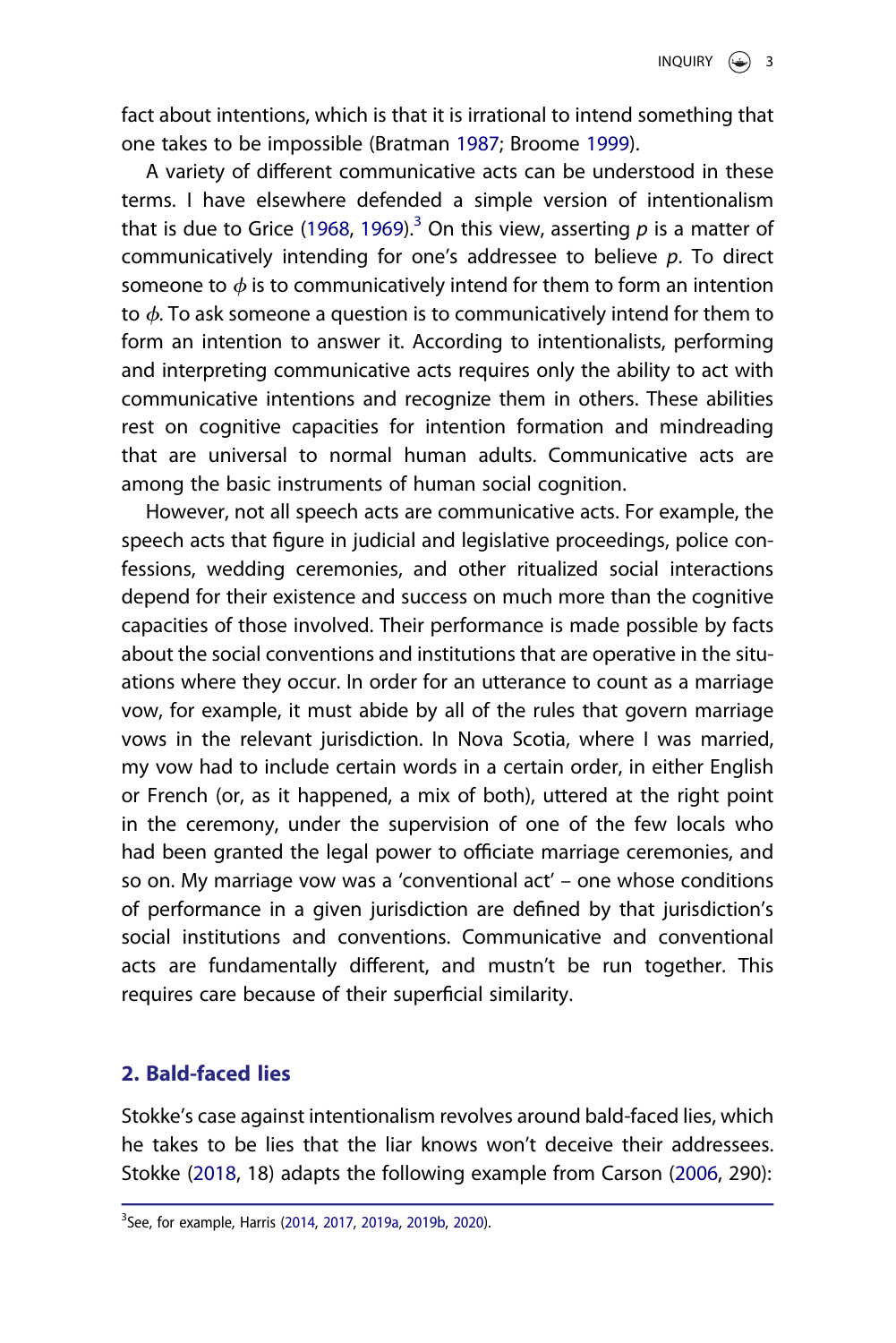<span id="page-3-0"></span>

#### The Cheating Student

A student accused of cheating on an exam is called to the Dean's office. The student knows that the Dean knows that she did in fact cheat. But as it is also well known that the Dean will not punish someone unless they explicitly admit their guilt, the student says,

(1) I didn't cheat.

Stokke invites us to share his intuition that the student has lied in uttering (1). To lie, Stokke argues, is to assert something that one doesn't believe.<sup>4</sup> It follows that in uttering (1), the student asserted that they didn't cheat. But, Stokke argues, the student knows that they won't convince the dean, and so doesn't intend to do so.

If Stokke's argument is sound, then we have an assertion that isn't intended to make the addressee believe its content. This appears to be a counterexample to the form of intentionalism that I wish to defend.

## 3. Stokke on lying, assertion, and common ground

Stokke's solution to the problem of bald-faced lies is to adopt a theory of assertion that, he thinks, allows him to classify bald-faced lies like (1) as assertions. The theory that he adopts is originally due to Stalnaker ([1978](#page-17-0)). On this view, asserting  $p$  is a matter of proposing that  $p$  be added to the conversation's common ground.<sup>5</sup> A proposition  $p$  is part of a conversation's common ground just in case the participants all accept  $p$  for the purpose of the conversation, and commonly believe that they do so (Stalnaker [2002](#page-17-0), 716; Stokke [2018](#page-17-0), 51). On Stalnaker's account, which Stokke accepts, it is possible to accept  $p$  for some purpose without believing  $p$  (Stalnaker [1984](#page-17-0), 79–81). To accept a proposition for a given purpose is to treat it as true for that purpose, but not necessarily for others. If  $p$  is in the common ground, then the participants in the conversation may felicitously presuppose  $p$  within the conversation, for example, but they needn't act on  $p$  when the conversation is over. 'A person may accept something in one context, while rejecting it or suspending judgment in another', says Stalnaker ([1984](#page-17-0), 80): 'There need be no conflict that must be resolved when the difference is noticed, and he need not change his mind when he moves from one context to the other'.

On Stokke's view, all bald-faced lies are lies, and all lies are assertions. In lying to the dean, the student aims to add the proposition that they didn't

<sup>&</sup>lt;sup>4</sup>This is a slight simplification of Stokke's view.

 $5$ I am ignoring some irrelevant details of Stokke's account.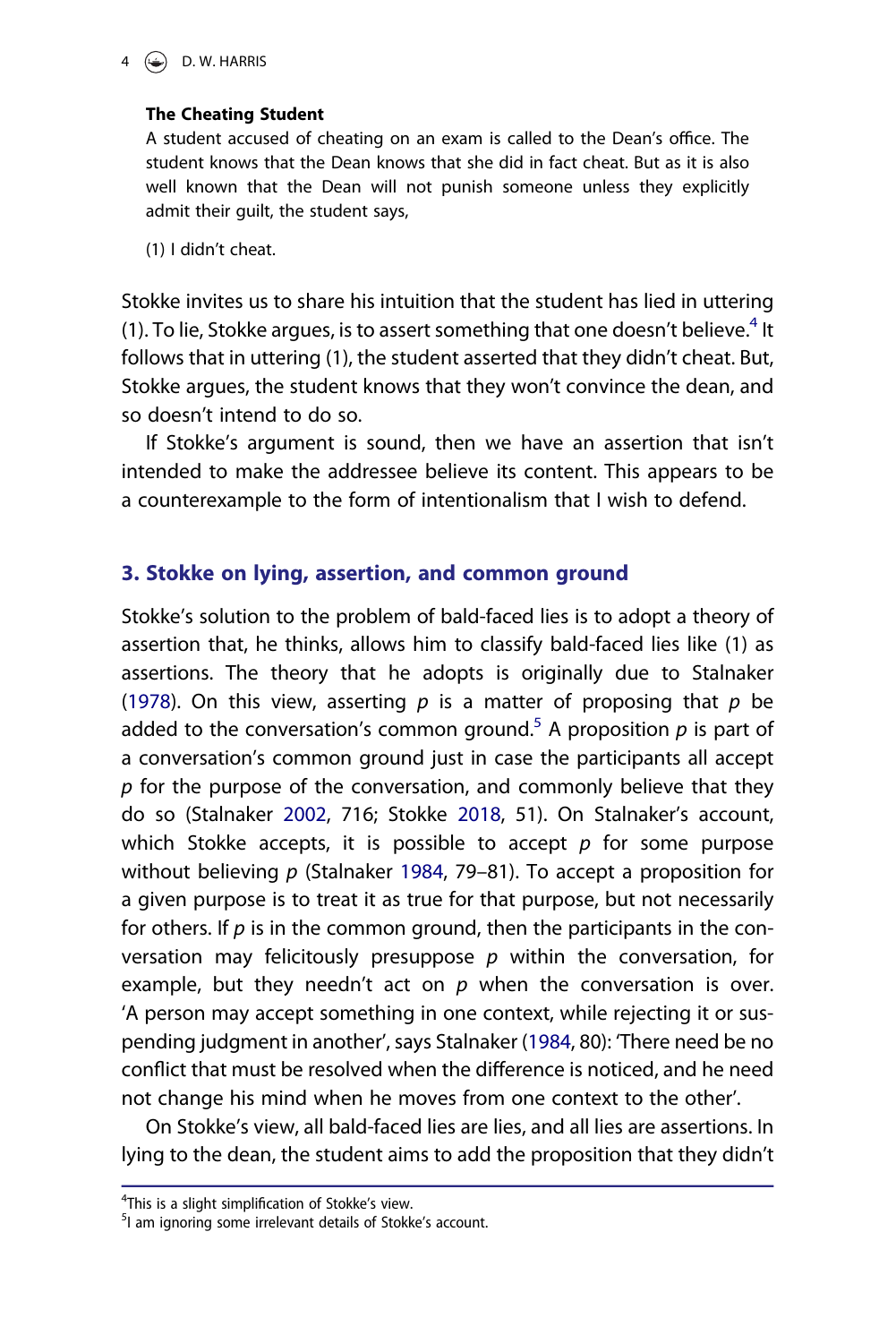<span id="page-4-0"></span>cheat to the common ground. Succeeding at this does not entail making the dean believe the lie. It entails only that the dean accepts, for the purpose of the conversation, that the student didn't cheat – a much easier goal to achieve. Stokke [\(2018,](#page-17-0) 52) motivates this way of thinking about the case as follows.

The shared intuition about the case of the cheating student is that the reason the student makes her utterance – despite the fact that both she and the dean know full well that what she says is false – is that she wants to 'go on the record'. This idea lends itself readily to be explained in terms of the common ground. Namely, to say that the student wants to go on the record is just to say that the student wants it to be common ground that she did not cheat.

If this account works, then it allows Stokke to maintain that the student asserted that he didn't cheat, and thereby lied.

# 4. An objection to Stokke's account

Stokke's theory conflicts with the kind of intentionalism that I outlined in Section [1](#page-1-0), since it gives up on the idea that genuine assertions are intended to change addressees' beliefs. I have elsewhere argued that common-ground-centric accounts of assertion and other speech acts don't work, and that the kind of intentionalism that I outlined in Section [1](#page-1-0) is to be preferred. $6$  So I am not inclined to go along with Stokke's account.

I also think that there is a serious problem with Stokke's way of accounting for bald-faced lies. In the case at hand, Stokke conflates two different purposes for which the dean can accept the proposition that the student didn't cheat. It is one thing for the dean to treat this proposition as true for the purpose of the conversation, as he would have to in order for the proposition to be common ground. It is another thing for the dean to treat it has true for official disciplinary purposes. The latter – an extra-conversational matter – is what the student really cares about, and is what explains why they perform the speech act that they perform.

Consider one way that the student's conversation with the dean could play out:

<sup>&</sup>lt;sup>6</sup>In Harris ([2017\)](#page-17-0), I argue that common-ground-centric theories of speech acts collapse categories of speech acts that should be distinguished. In Harris ([2020\)](#page-17-0), I argue that we can communicate without changing the common ground and without intending (or proposing) to change it, and that common ground should be thought of as an artifact of idealized models of conversation rather than as part of the phenomenon of communication itself.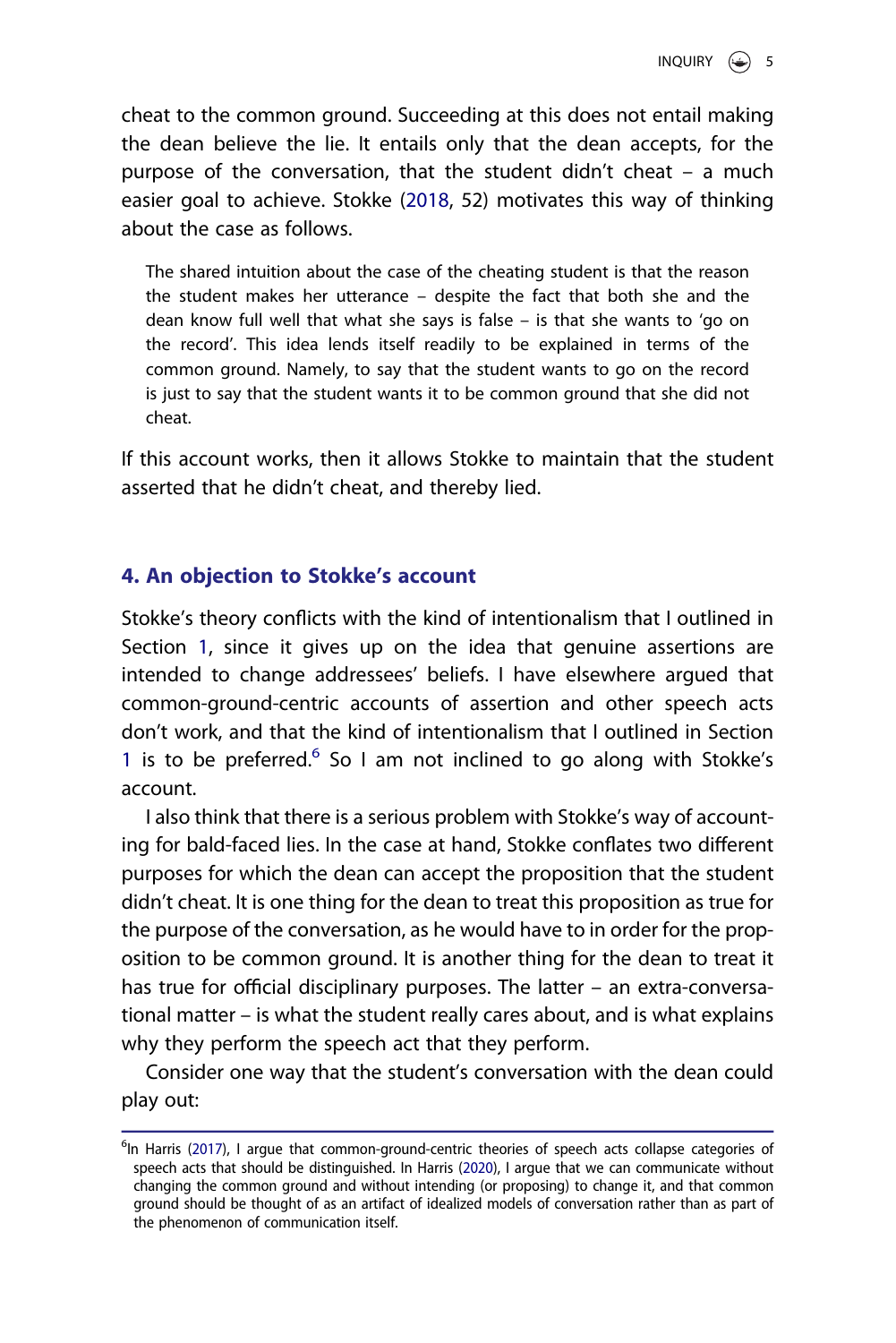#### <span id="page-5-0"></span> $6 \quad \circledcirc$  D. W. HARRIS

STUDENT: I didn't cheat.

DEAN: That's false and you and I both know it. But I am not going to punish you since you haven't confessed. You'll just have to live with your guilt.

Let  $p$  be the proposition that the student didn't cheat. From the dean's response, we can see that the student's utterance not only hasn't convinced the dean to believe  $p$ ; it hasn't led the dean to accept  $p$  for the purpose of their conversation, either. He comes right out and says that  $p$  is false, after all. If their conversation continues, it would be infelicitous for either the student or the dean to presuppose  $p$ .

If we take the student to have been asserting  $p$ , then their speech act was a failure. But even in this extension of Stokke's scenario, the speech act wasn't a failure; it was a success. The student, we can reasonably suppose, doesn't care about how the conversation goes; they care about whether they will be punished. That is an extra-conversational goal – one whose accomplishment depends on how the student's utterance interacts with the dean's policy about punishment and confession, not on how the dean responds within the conversation. Put a different way, the student doesn't care whether the dean treats  $p$  as true for the purposes of the conversation; the student just wants the dean to treat p as true for official disciplinary purposes. And these two ways of accepting p as true can come apart. Achieving the former would, according to Stokke, be part of the aim of asserting  $p$ . But it is the achievement of the latter that is the student's intention. If so, then the student wasn't really performing an assertion at all, at least by Stokke's lights.

So, what speech act did the student perform, if not an assertion? I will consider two answers to this question in Sections [7](#page-10-0)–[8.](#page-12-0) First, I will lay out some other parts of what I think the intentionalist should say about bald-faced lies in general.

#### 5. What are we trying to accomplish here?

A crucial premise in Stokke's argument is that bald-faced lies are lies. One person who has rejected this premise is Dynel [\(2011\)](#page-16-0), who contends that 'the folk term 'bald-faced lie' should not be mistakenly equated with the concept of a lie approached theoretically' (151). Stokke's response is that Dynel runs afoul of ordinary usage: $<sup>7</sup>$ </sup>

<sup>&</sup>lt;sup>7</sup>Stokke also responds to Dynel by pointing out that 'no sensible theories of lying propose to equate the terms "bald-faced lie" and "lie"', since 'any sensible theory must acknowledge the datum that many lies are deceptive lies'. True enough, but I doubt that Dynel can be charitably understood as accusing anyone of making that mistake.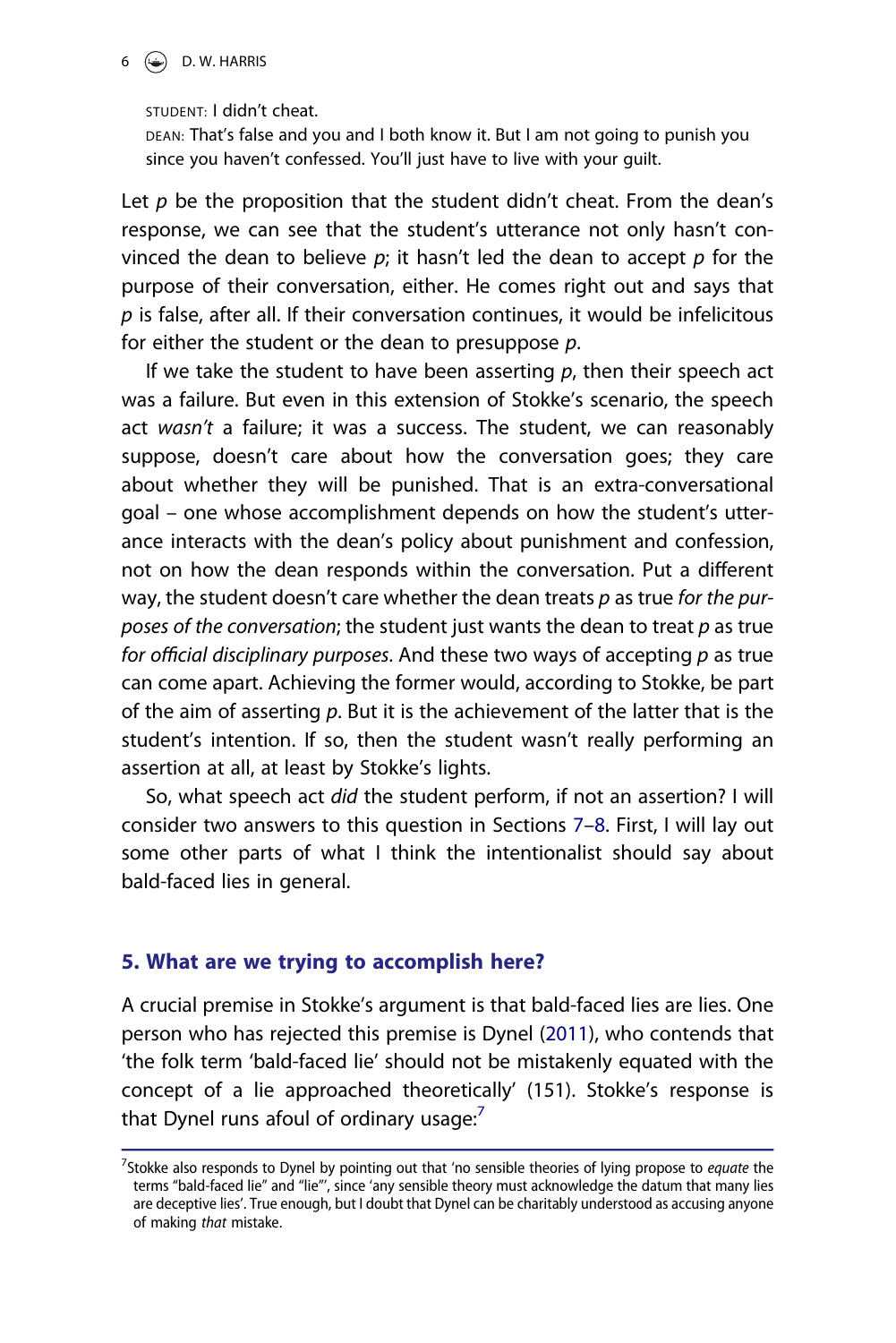<span id="page-6-0"></span>Furthermore, it is implausible to claim that the student merely lied in some loose sense of to lie. Rather, it is the insistence that the student did not lie that relies on a non-standard sense of the word. If one wants to deny that bald-faced lies are lies, one will be forced to admit that one is confining one's notion of lying to a subclass of what we ordinarily take to be lies. (Stokke [2018,](#page-17-0) 21)

In other words, it is unintuitive, or contrary to the way that we would ordinarily use the verb, 'to lie', to say that bald-faced lies aren't lies.

I won't try to dispute Stokke's intuition. But I doubt that it should carry much weight. Doesn't the methodology of testing definitions against intuitive judgments presuppose that our aim is to analyze the ordinary concept of lying? Haven't all past attempts to analyze ordinary concepts ended in dismal failure?<sup>8</sup> Why should we be particularly interested in our ordinary way of thinking about lying anyway? Couldn't our ordinary concept turn out to be inconsistent, or in need of significant revision, or at least missing some theoretically important nuance?

In the last section, I also suggested that some of the speech acts that ordinarily get classified as bald-faced lies aren't assertions, and I will be defending this claim later. One could try to respond to this claim in the same way that Stokke responds to Dynel – by saying that my suggestion flies in the face of our ordinary concept of assertion. But I think that adherence to ordinary usage should be even less appealing in this case. After all, the verb 'to assert' and its cognates barely show up in ordinary, non-philosophical English, and don't bare much relation to the various philosophical notions of assertion when they do. 'Assertion' is an unabashed technical term. And so the goal of capturing ordinary usage seems particularly out of place when it comes to assertion.

All of this raises a methodological question: If our goal when giving theories of lying and assertion should not be to analyze ordinary concepts, what should it be? And how should this affect our methodology?

In the case of assertion, I think that there is a relatively clear answer to these questions. On my view, assertion is a theoretical posit that earns its keep by playing a role in a theory of human communication. I take the best theory of at least much human communication to be the sort of intentionalism that I outlined in Section [1.](#page-1-0) In particular, I think that we often seek to change others' beliefs, and that a powerful

<sup>&</sup>lt;sup>8</sup>For a more belabored version of this point, see Fodor ([1998,](#page-16-0) Chap. 3–4). For an amusing illustration involving the concept chair, see Elbourne ([2011\)](#page-16-0).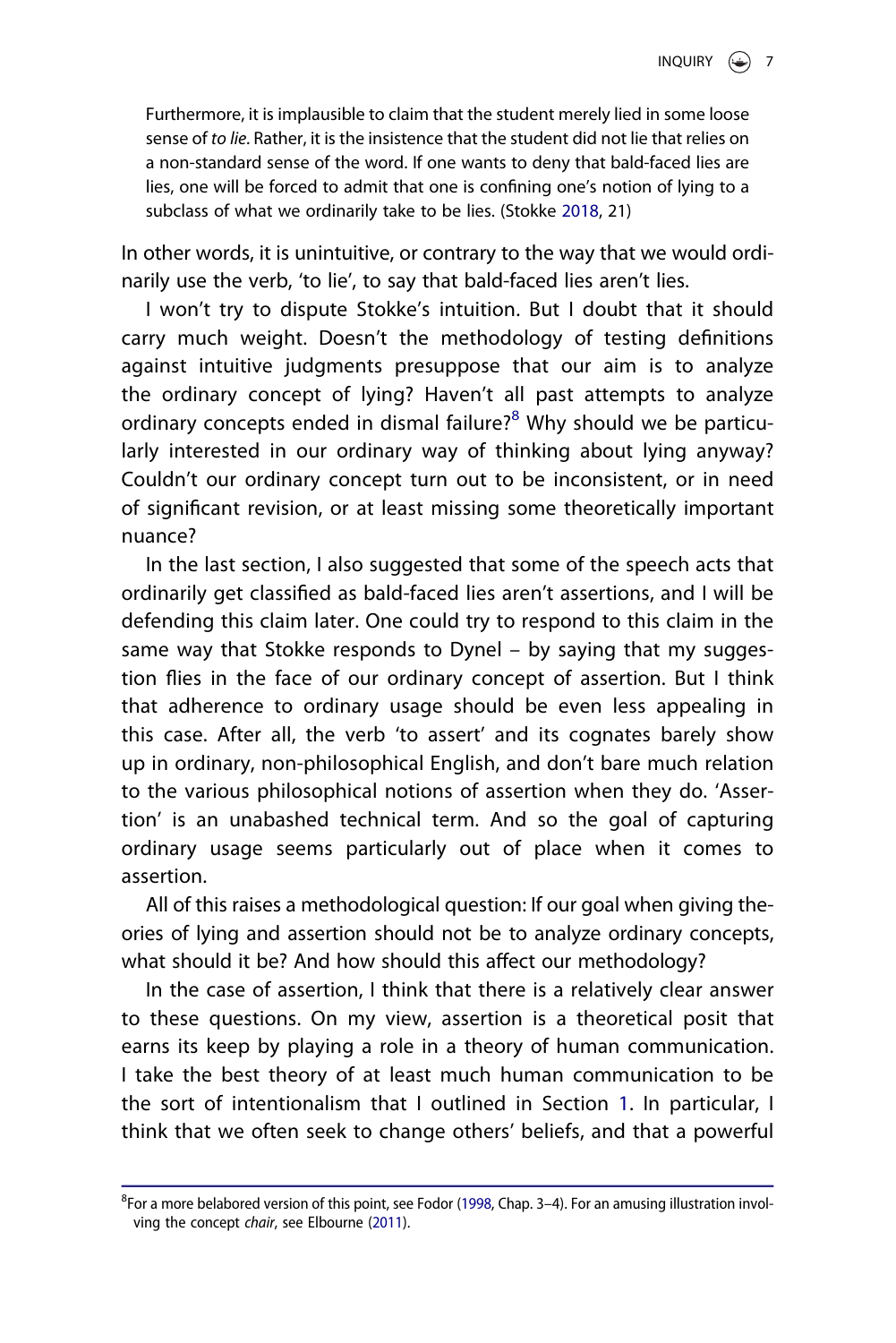<span id="page-7-0"></span>and flexible way of accomplishing this is to offer them evidence that we intend to do so, banking on the assumption that this will give them a reason to change their mind accordingly. This is what I call 'assertion'. To justify this account of assertion, I would have to give reasons to think that the overall theory in which it is embedded is a good account of human communication. Of course, this does not preclude the possibility that there are other interesting concepts of assertion that might play valuable roles in other theories. Mathematicians sometimes call the lines of proofs that they endorse 'assertions', for example, and I have no problem with this additional technical usage. Homonymy and polysemy pose no problem so long as we don't let them confuse us. Whether or not either of these technical uses lines up with the ordinary way that we use the verb, 'to assert' (insofar as we use it at all) is beside the point.

In order to carry this methodology over to the concept of lying, we would need to know which theoretical enterprise(s) a theory of lying seeks to contribute to. There are various possibilities. Perhaps our ancestors' capacity for lying played an important role in the evolution of the human mind, and so we need to figure out the right concept of lying in order to articulate the biological functions of some of our cognitive capacities.<sup>9</sup> Alternatively, we might need a concept of lying to play a role in an ethical theory that seeks to specify which actions are permissible. Perhaps we need concepts of lying for both of these purposes.

But some caveats are in order. First, I see no reason to assume in advance that all such inquiries will require the same concept of lying, any more than a theory of human communication and theory of mathematical proofs will converge on the same concept of assertion. Second, the concept of lying has to earn its keep in these inquiries. If it turns out that all of the important normative distinctions can be made using a broader concept of dishonesty, for example, then it may be that lying just isn't an interesting concept for the purposes of normative theorizing.<sup>10</sup> Third, and most importantly for present purposes, it may turn out that the concept of lying that best plays a given theoretical role is one whose extension excludes some or all of what we would normally call 'baldfaced lies'. In fact, I think that this is quite plausible. Consider the concept of lying that we might want to play a role in normative ethics.

<sup>&</sup>lt;sup>9</sup>See, for example, Trivers (2011).

 $10$ For an argument for this claim, see Barber ([2020\)](#page-16-0).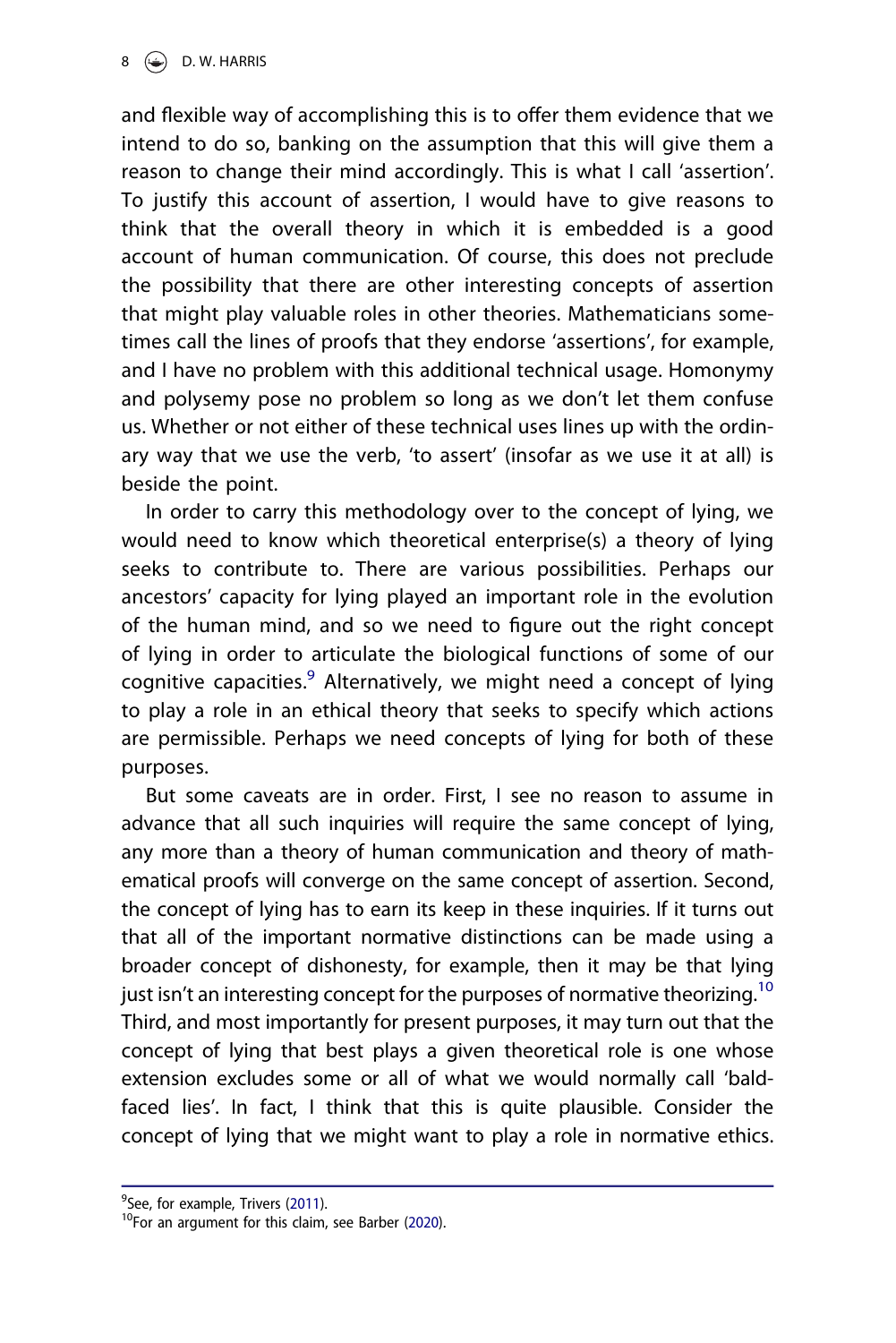

<span id="page-8-0"></span>There seem to be important normative differences between deceptive lies and bald-faced lies. Successful deceptive lies spread falsehood and disinformation but successful bald-faced lies do not. We therefore have different reasons for disapproving of them, and different responses to them might be warranted. From the point of a consequentialist normative theory on which we have a particular interest in understanding which actions promote true belief and which promote misinformation, we might not want to lump deceptive lies and bald-faced lies together in a single category. Likewise, a Kantian ethicist who locates the wrong of lying in the intent to deceive might have theoretical use for a concept of lies that does not include bald-faced lies.

Again, the fact that these concepts of lying might run afoul of ordinary usage is beside the point. A concept of lying that does important theoretical work for us might turn out not to fit with ordinary usage, but then again it might not. Many concepts that have turned out to be indispensable for the purposes of scientific and normative theorizing bear little relation to ordinary usage. Is there any reason to expect that the concept of lying will be exceptional in this regard? $11$ 

## 6. Some bald-faced lies are irrational attempts to deceive

Keeping the methodological detour of the last section in mind, let's turn to the question of what an intentionalist should say about various speech acts that we would normally classify as bald-faced lies. The first possibility that I want to explore is that some bald-faced liars intend to deceive even though they believe that they can't succeed.

Stokke rules out this possibility with the following principle.

#### Belief-Intention Constraint

A intends to  $\phi$  only if A believes that she can  $\phi$ . (Stokke [2018](#page-17-0), 25)

If this principle is correct, then it is not possible to believe that one can't deceive someone and intend to do so anyway. Stokke presumably thinks that there is something about the nature of belief and intention that makes this combination of attitudes impossible.

<sup>&</sup>lt;sup>11</sup>I anticipate that some, having read this section, will accuse me of hypocracy. Isn't intentionalism itself the project of analyzing concepts like meaning by testing definitions against intuitions and ordinary usage? I think this charge is accurate when directed against some of the founding documents of intentionalism, such as Grice ([1957,](#page-16-0) [1969](#page-16-0)) and Schiffer ([1972\)](#page-17-0). However, I have elsewhere criticized early intentionalists' methodology and defended an alternative approach for precisely this reason (Harris [2019b](#page-17-0)). Intentionalism, I argue, should be construed as an empirical theory of the cognitive capacities underlying human communication, not as a project in conceptual analysis.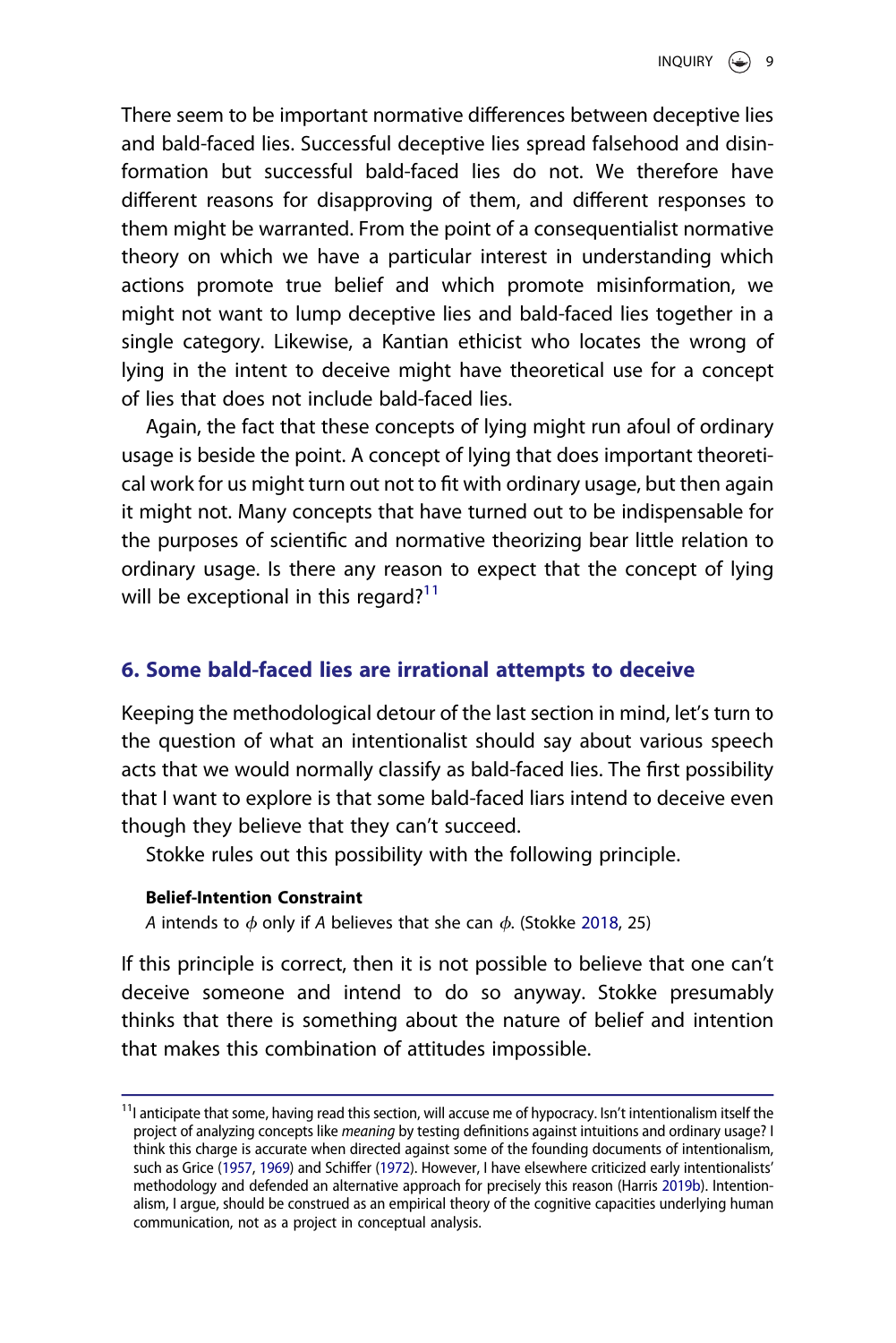<span id="page-9-0"></span>I think that Stokke is wrong about this, and I reject his principle. In its place, I think we should adopt the following principle:

#### Belief-Intention Constraint on Rationality

If A intends to  $\phi$  and A's beliefs rule out the possibility that A will  $\phi$ , then A's mental state is in this respect irrational.

On this version of the principle, it is not impossible but merely irrational to intend to do what one believes to be impossible. I am not alone in preferring to think of this constraint as a rational requirement rather than a metaphysical requirement. Versions stated in terms of rationality have been explicitly defended by Bratman ([1987](#page-16-0)), Broome [\(1999,](#page-16-0) [2013](#page-16-0)), and Holton ([2011](#page-17-0)), among others.

I won't try to defend this view, except to say that it makes good sense of some problem cases. For example, Wilson and Sperber [\(1988](#page-17-0), 213) imagine someone who shouts 'Start, damn you!' at a car that isn't working. The speaker knows that their utterance won't change the car's intentions: cars don't have minds. So what is going on? We could try to use this case to motivate a radical revision to our theory of speech acts. But there is a much simpler solution, which is to say that the speaker was suffering from a momentary bout of irrationality when they shouted at their car. Presumably, if we asked the speaker about the episode later, they would agree that their shouting was irrational. So I recommend that we say of such cases that the speaker momentarily forms a communicative intention that conflicts with what they believe.<sup>12</sup>

I think that some bald-faced lies are irrational actions in the foregoing sense. They are intended to accomplish something that the speaker believes is impossible. This seems like a good way to describe a child who insists that they didn't hit their sibling immediately after their parents watched them do it, for example. It is also the best way to make sense of Stokke's ([2018,](#page-17-0) 55) example of an obviously drunk person who insists that they haven't been drinking.<sup>13</sup> However, I don't think it's best to think of all bald-faced lies in this way. In particular, there doesn't seem to be anything irrational about the student's lie to the dean: the student's goal is to avoid punishment, and they correctly believe that they can accomplish this goal by uttering (1).

 $12$ There is even some empirical evidence for this way of thinking about the case. Cognitive scientists have shown that we tend to anthropomorphize inanimate objects more often when they violate our expectations, such as when they malfunction (Epley, Waytz, and Cacioppo [2007](#page-16-0)). Mandelbaum and Ripley [\(2012,](#page-17-0) 364) argue, for example, that we are much more likely to anthropomorphize a car if it breaks down. 13Another possibility about the child and the drunk is that they have momentarily come to believe – pre-

sumably also irrationally – that their lie will be convincing.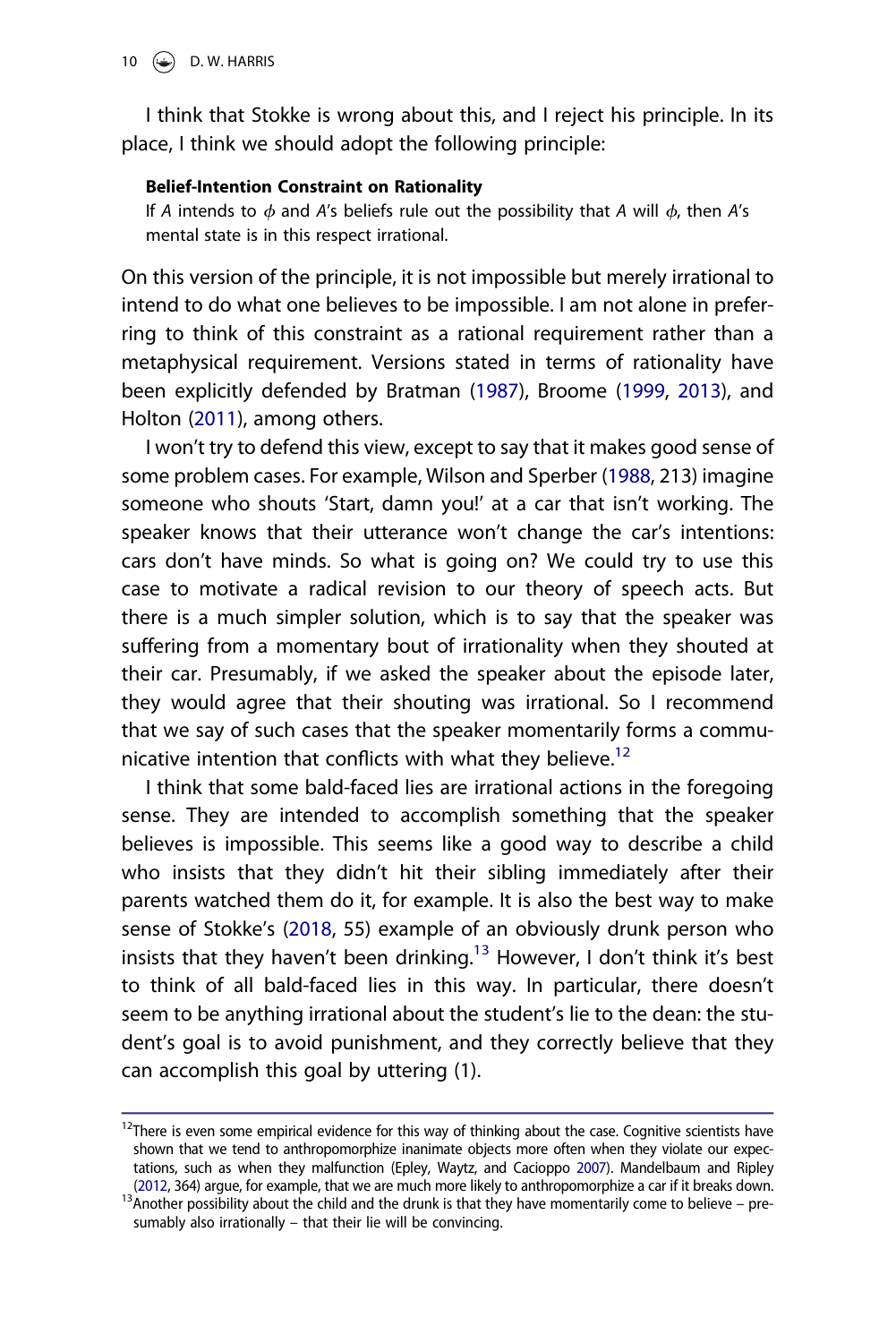### <span id="page-10-0"></span>7. Some bald-faced lies are indirect speech acts

How, then, should we characterize the student's speech act? I will consider two theoretical options, each of which, I think, helps us to understand some bald-faced lies. The first is that some of what we call bald-faced lies are actually indirect speech acts, wherein the speaker makes as if to assert something in order to indirectly accomplish some other conversational goal.

The idea that we sometimes make as if to perform one speech act in order to indirectly perform another should be familiar from Grice's ([1975](#page-16-0)) theory of implicature. Grice distinguishes between two ways of implicating something. First, one can implicate  $p$  by saying  $q$ , in which case one means both  $p$  and  $q$ . As an example, Grice describes a case in which A says to B, 'I am out of petrol', and B replies, 'There is a garage around the corner', thereby implicating that the garage is open and has gas available [\(1989,](#page-16-0) 32). The speaker's implicature is not a replacement for what they appear to say in this case, it is an additional message. Second, one can implicate q by merely making as if to say  $p$ , in which case one only means  $q$  but not  $p$ . Grice's examples of this kind involve metaphor, hyperbole, and irony, such as his case in which a speaker describes a man who has recently betrayed them as 'a find friend', thereby implicating that he is anything but [\(1989,](#page-16-0) 34). Here, the speaker does not mean that the man in question is both a fine friend and also a bad friend, but only the latter: the implicature is intended to supplant what the speaker makes as if to say, not supplement it.

The mechanism at work here is straightforward: The speaker makes an utterance that would be uncooperative if taken literally, and this leads the addressee to the conclusion that the speaker intended something other than what their words would normally indicate. If I were to tell you that X is a fine friend in a context where we both know that X has betrayed me, I would violate the maxim of quality, since I would be asserting something that we both take to be false. I anticipate that you will take me to be cooperative, and so assume that I am merely flouting the maxim of quality in order to hint at what I really mean, which is that X is a terrible friend. Here, the cooperative principle together with your extralinguistic evidence about my state of mind defeat the linguistic evidence that I give you, which is exactly my plan.

Most of Grice's examples of implicating by making as if to say, including those involving metaphor, hyperbole, and irony, involve flouting the maxim of quality. They all involve utterances that, if taken literally,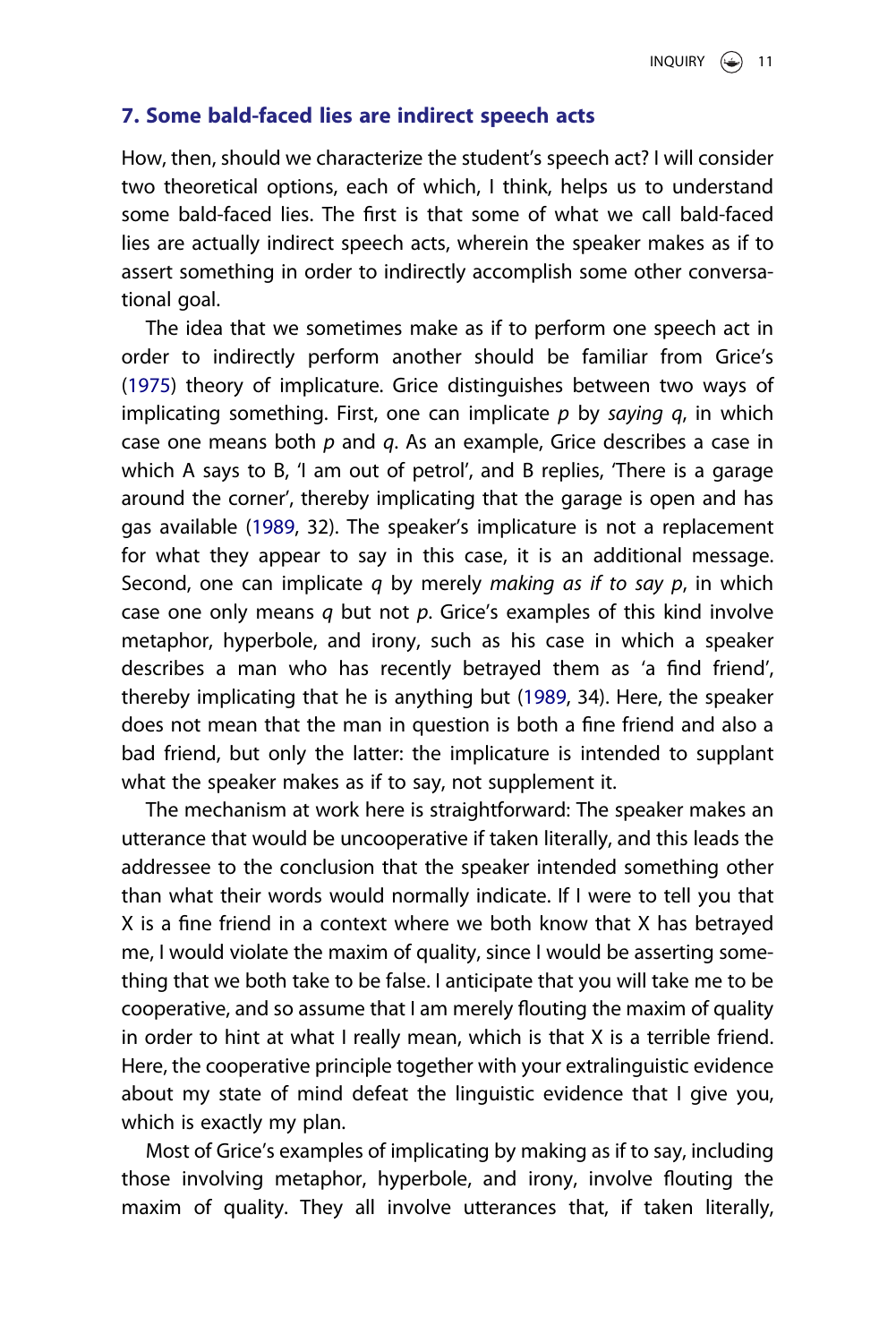<span id="page-11-0"></span>would indicate that the speaker is saying something that neither the speaker nor the addressee believes, and that the speaker therefore obviously has no chance of getting the addressee to believe. I think that a lot of what we normally call 'bald-faced lies' are like this too. By uttering something that is obviously false, and that would be obviously uncooperative if taken literally, the speaker manages to flout the maxim of quality and indirectly communicate something else.

What are these bald-faced liars really trying to communicate? I doubt that we can answer this question with any more generality than we can say, in general, what sorts of things are communicated ironically or metaphorically. We can communicate many things indirectly, and if baldfaced lies are mechanisms of indirect communication, we should expect them to be versatile. Nevertheless, we can consider some plausible examples.

Here is one common kind of case: A asks B a question, knowing that the answer is p. The reason that they do this is because the truth of p should prompt a certain further response by B. In response to A's question, B baldfacedly answers with something other than p. B does this as a way of indirectly refusing to respond in the way that A was expecting to follow from p.

Ann and Bob have divided up the chores. Bob's job is to mow the lawn at 2 p.m. At 2:05, Bob is still playing a video game. The following exchange unfolds:

(2) Ann: What time is it Bob? Bob: Oh, it's about 1:45.

Let's suppose that it's completely obvious that it is after 2 p.m., and so Bob can't be (rationally) attempting to deceive Ann. And let's suppose that he's not irrationally attempting to deceive her. In that case, his most plausible real aim is to indirectly inform her that he's not going to start mowing the lawn quite yet (and perhaps to rub it in her face that she can't make him).

We can say something similar about Meibauer's ([2014](#page-17-0)) example of a husband who says to his wife, 'I slept in my office last night', when it is obvious that he was with another woman. Assuming that the husband really does take it to be impossible to deceive his wife, and that he isn't speaking with an irrational intention to deceive her, we are left with the question of what he takes the point of his utterance to be. A plausible answer, at least on some ways of fleshing out the case, is that he wishes to communicate that he feels no need to apologize or admit guilt, that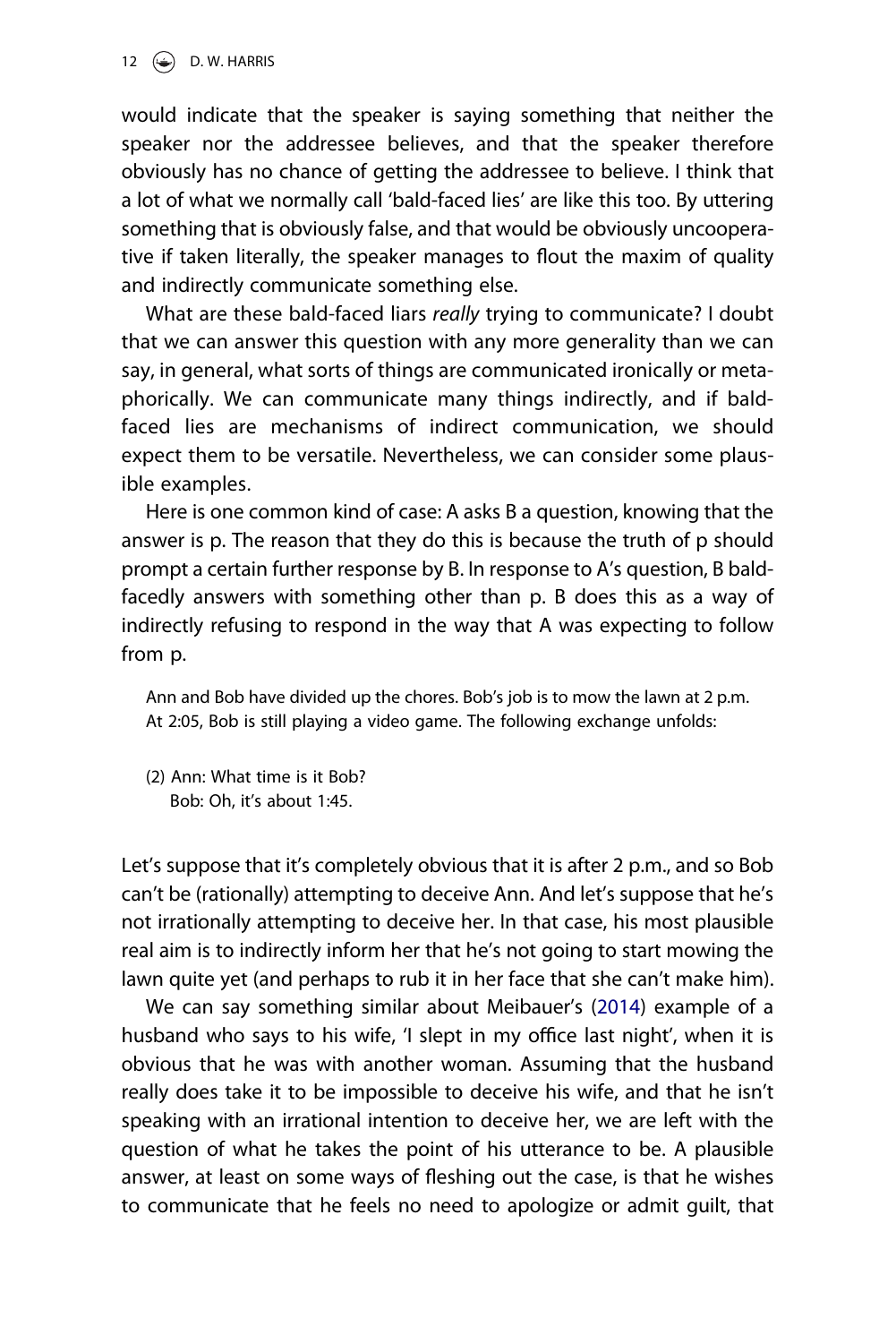<span id="page-12-0"></span>he has no intention of talking about it further, and that he thinks that his wife has no way of holding him accountable.<sup>14</sup>

Finally, I think this is one plausible explanation of what the student is doing when he appears to deny cheating by uttering (1). Assuming that he really is certain that he won't deceive the dean, and that he thinks that the dean knows that he knows about the dean's unofficial policy of only punishing those who confess, the student might utter (1) as a way of indirectly communicating that he is not planning to confess and that the dean should not expect him to.

I hesitate to definitively conclude that this is the best explanation of the student's utterance, both because the case is not very thoroughly described and because I think there is one more possibility worth taking seriously (see Section 8), but I am convinced that many bald-faced lies are best understood this way.

## 8. Some bald-faced lies are conventional acts

It is a central claim of Stokke's theory that lies are always assertions (Stokke [2018](#page-17-0), 31, Chap. 3). I think there are good reasons to disagree. Suppose that we ignore my protests in Section [5](#page-5-0) and adhere to ordinary usage about what counts as a lie. Here, I want to argue that when we attend to the theoretically important properties of speech acts, we find that many things that ordinary usage deems to be lies are not assertions. My reason is that assertion is a communicative act but many intuitive examples of lies, including bald-faced lies, are done by means of conventional acts.

This point is similar to one made by Keiser [\(2016\)](#page-17-0), and I will illustrate it by expanding on an example first used by her.<sup>15</sup> In The Godfather: Part II, Frank Pentangeli has turned state's witness against his former boss, Michael Corleone. He has signed a sworn affidavit saying that Corleone is head of a crime syndicate and has ordered Pentangeli to commit murder. There is a good deal of other circumstantial evidence for these

<sup>&</sup>lt;sup>14</sup>Meibauer's own explanation of this case is that the husband is violating the maxim of quality as a way of showing his wife that he is uncooperative, thereby insulting her. I think that this is a plausible account of some bald-faced lies as well and that Meibauer's example is too underdescribed to decide between my

account and his.<br><sup>15</sup>My terminology and some of my theoretical background differ from those of Keiser. Instead of distinguishing between communicative and conventional acts, Keiser distinguishes between 'illocutionary actions' and speech acts that are not genuine illocutionary actions. As she uses this terminology, I believe she cross-cuts the communicative–conventional distinction in some ways. However, Keiser and I agree on enough core cases that her distinction winds up figuring in her argument in much the same way that the communicative–conventional distinction figures in mine.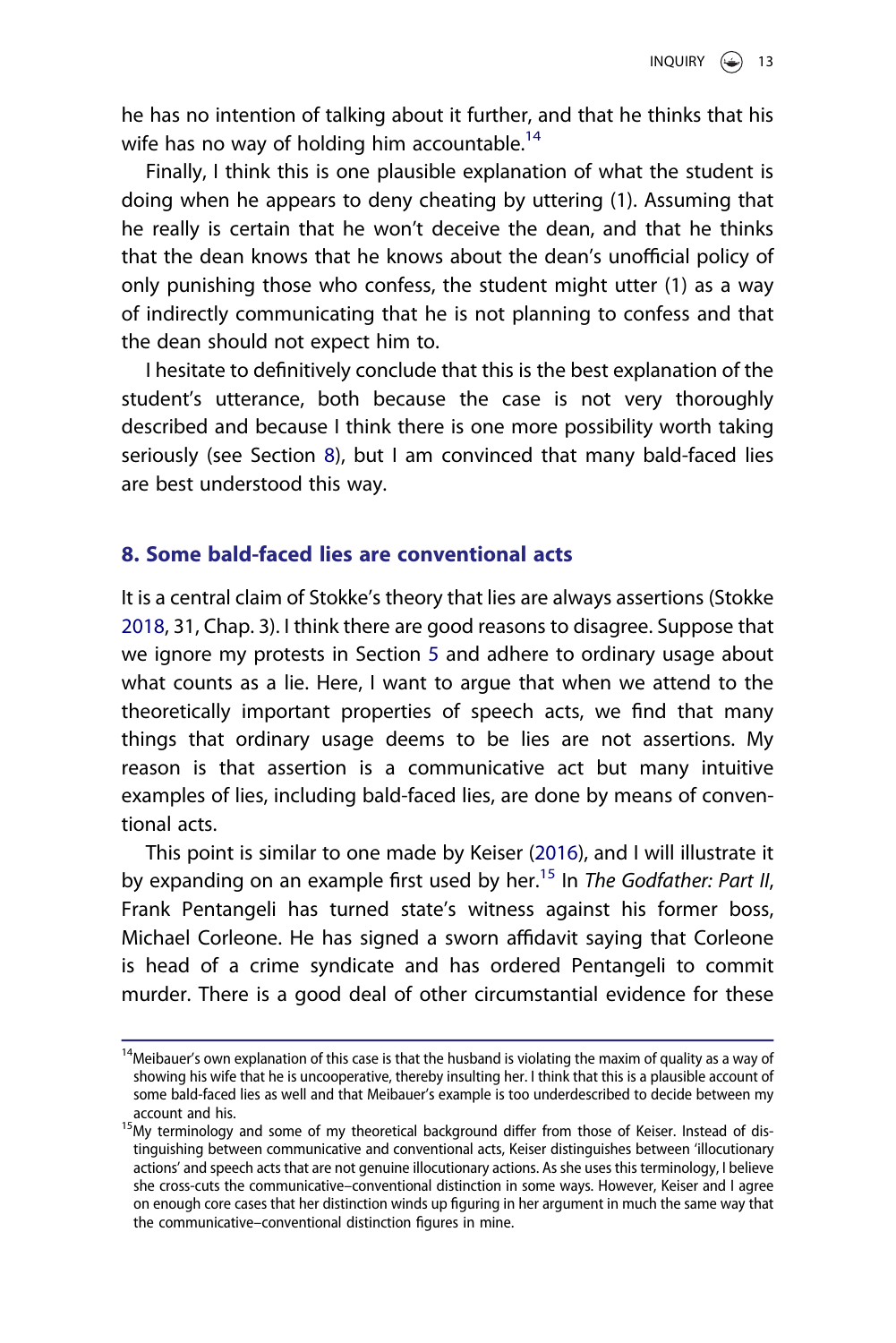claims. The contents of Pentangeli's affidavit are, let us suppose, common knowledge among the authorities. Still, the law dictates that Pentangeli must actually testify before a senate hearing before Corleone can be charged with a crime. At the last moment, the Corleones manage to locate Pentangeli's brother, Vincenzo, and bring him from Sicily to America. Seeing his brother sitting with the Corleones in court, Pentangeli becomes ashamed and afraid for his family and decides to change his testimony, which then plays out as follows:

SENATOR KANE: Mr. Pentangeli, were you a member of the Corleone family? Did you serve under caporegime Peter Clemenza, under Vito Corleone, also known as the Godfather?

PENTANGELI: I never... I never knew no Godfather. I have my own family, Senator. SENATOR KANE: Mr. Pentangeli, you are contradicting a sworn statement you previously made to me and signed. I ask you again, sir, here and now under oath: were you at any time a member of a crime organization headed by Michael Corleone?

PENTANGELI: I don't know nothing about that! Oh…I was in the olive-oil business with his father, but that was a long time ago, that's all.

SENATOR KANE: We have a sworn affidavit! We have it – your sworn affidavit, that you murdered on the orders of Michael Corleone. Do you deny this confession? Do you realize what will happen as a result of your denial?

PENTANGELI: Look, the FBI guys, they promised me a deal. So I made up a lot of stuff about Michael Corleone, cuz that's what they wanted. But it was all lies – uh – everything!…

Pentangeli utters his answers in an unserious tone, making it obvious that he is not testifying in good faith. The senators' reactions make it clear that Pentangeli's utterances have not changed anyone's beliefs about his role in the mafia. Nor do the senators go on to treat Pentangeli's testimony as true for the purposes of the conversation. One senator shouts 'I'm going to get to the bottom of this!', for example. It is implausible that Pentangeli's aim was to make anyone believe or accept any of what he said, and we do no harm to the film's plot by assuming that it was not.

Intuitively, Pentangeli's utterances are lies, and bald-faced lies. Should we conclude that his utterances are also assertions, and that asserting a proposition  $p$  therefore needn't be aimed at making anyone believe  $p$ , or even at making anyone accept  $p$  for the purposes of the conversation? I think that this would be the wrong conclusion to draw. Instead, we should recognize that legal testimony is a fundamentally different kind of speech act than assertion, but nonetheless one that can count as a lie by the standards of ordinary usage.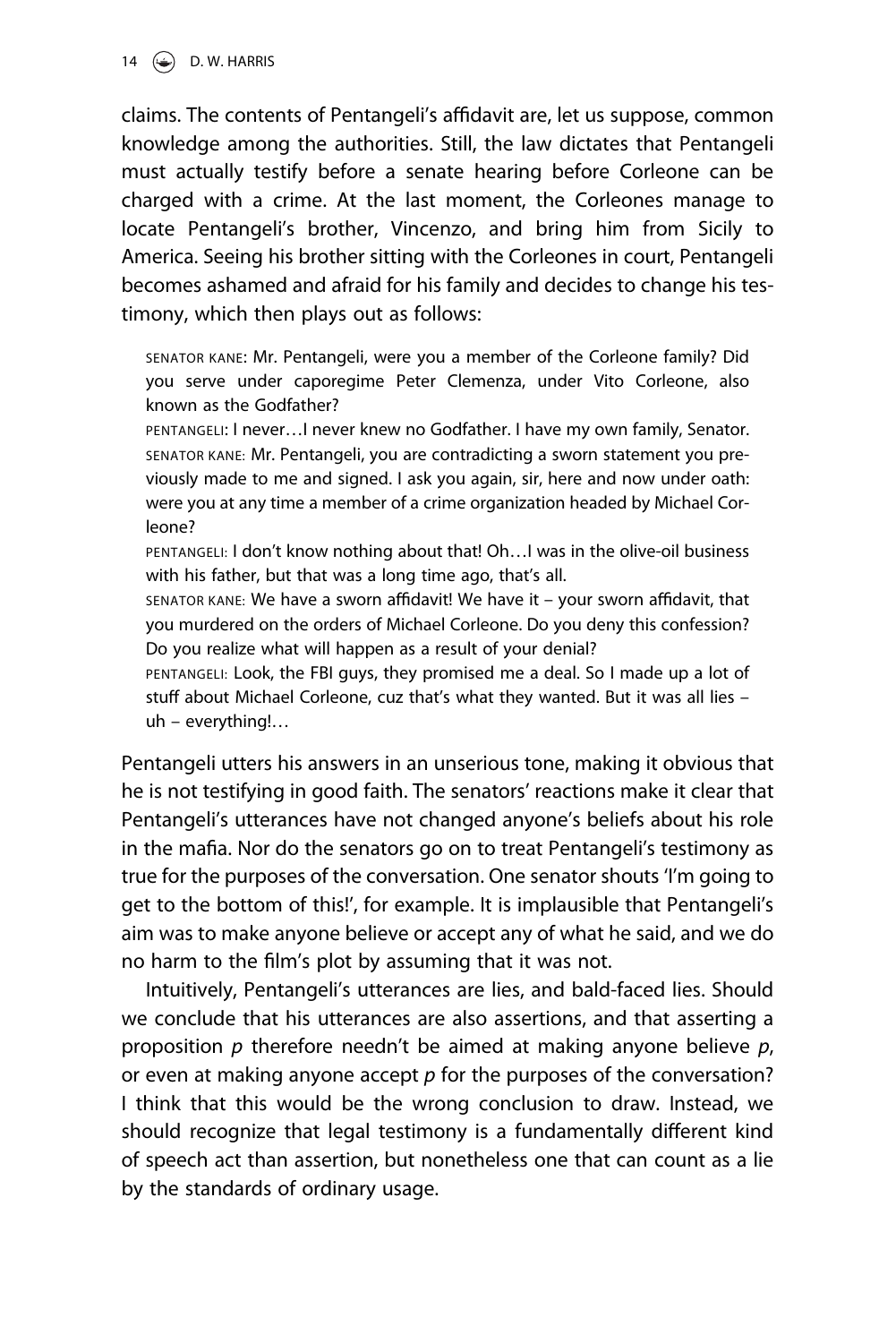<span id="page-14-0"></span>The very possibility of testifying in court depends on an elaborate system of institutions and procedural conventions that vary by jurisdiction. These institutions and conventions define the conditions under which testimony is possible in the relevant jurisdiction and the effects that it will have there. In some jurisdictions, a person can perform the act of testifying in court only if they have been sworn in as a witness, only if people occupying the right roles (judge, jury, prosecutor, etc.) are present, and only if a host of other background conditions obtain. The aim of sharing information or changing people's beliefs is often incidental to the purpose of legal testimony. We can imagine a witness who has previously asserted all of the contents of their testimony out on the courthouse steps, with all of the same people listening, immediately before testifying. The contents of their testimony could be common knowledge to everyone present. This would in no way diminish the purpose of their testimony. The point of testimony is to put some information on the court record, and one does this not by communicating with anyone but by playing a role in a social ritual – what Austin [\(1962](#page-16-0)) called a 'conventional procedure'.

By its nature, legal testimony always invokes a specific set of social institutions and conventions. Assertion does not work this way – not according to the intentionalist account of assertion, and not according to Stokke's own account of assertion either. Assertion needn't be performed within any particular jurisdiction, and its nature and performance conditions do not vary between jurisdictions. Assertion is part of the basic repertoire of human social interaction, not a move in a social ritual whose nature is constituted by localized conventions. Although testifying in court may involve making noises that are similar to those that one would make in performing assertions, they are fundamentally different speech acts.

I think that this point can be extended to the student's lie to the dean. The student, like Pentangeli, is not motivated by the aim of changing anyone's mind. Rather, the student's aim is to do whatever it takes to avoid punishment. The dean has a policy of not punishing anyone who doesn't confess. Knowing this, the student utters the magic words, with little concern for any other effects that their action might have. The student is doing essentially the same kind of thing as Pentangeli, albeit in a less formal or consequential setting.<sup>16</sup>

I anticipate the following objection: Although it's true that the dean has a policy of punishing students only if they explicitly confess, this policy is

<sup>&</sup>lt;sup>16</sup>Cf. Keiser ([2016,](#page-17-0) 471-472).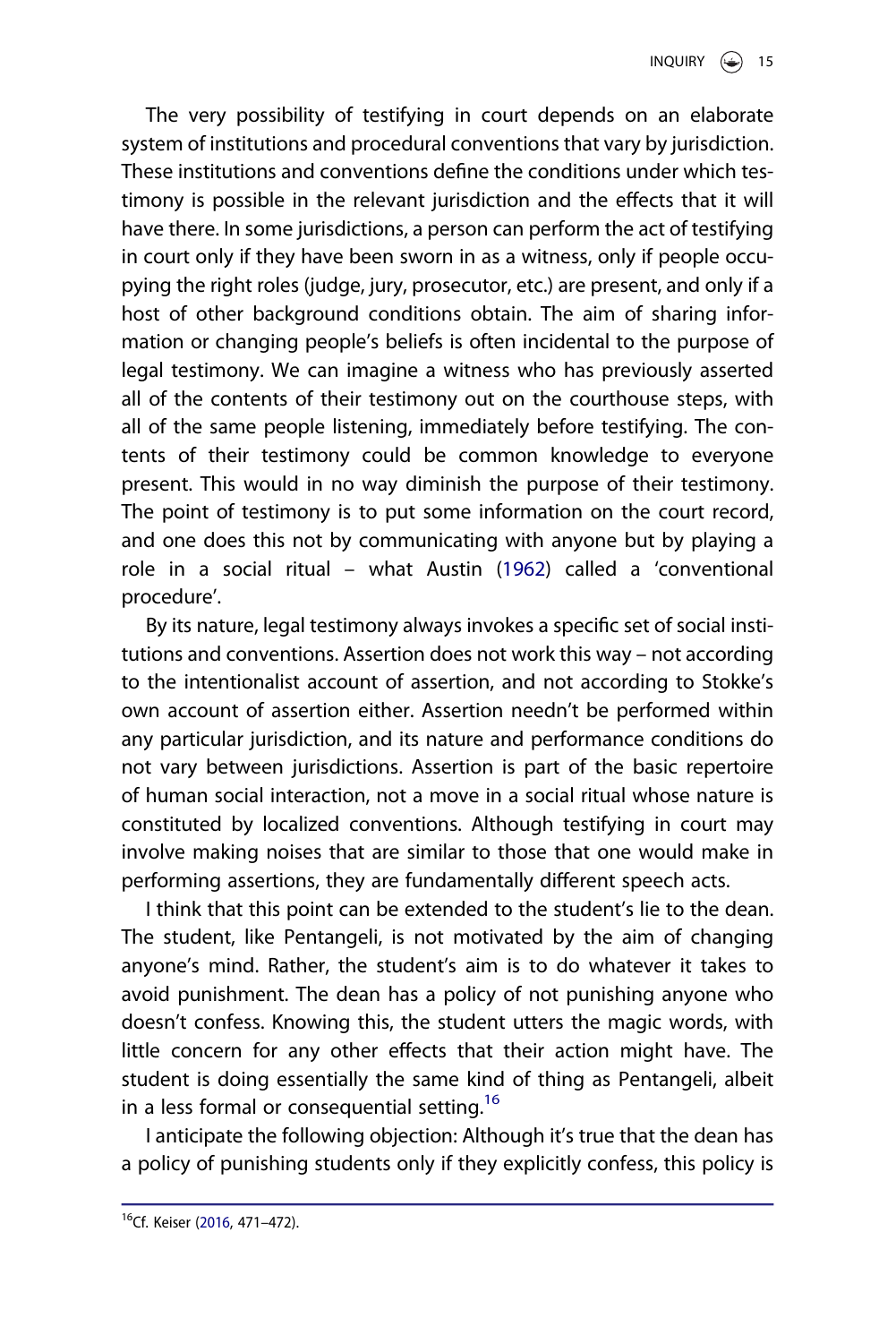<span id="page-15-0"></span>(let us suppose) an informal one, and not part of the school's official rules. This makes the situation different than Pentangeli's senate hearing, where the procedural intricacies are explicit and clear.

But I don't think that this difference matters. It is a well-worn point in the philosophy of law that an institution's rules needn't be written down anywhere in order to be binding. Common-law systems give us one example, as does the unwritten convention at the foundation of the U.S. legal system that the U.S. Constitution is a legally binding document but the Declaration of Independence isn't.<sup>17</sup> Some societies have no formal means of making their rules explicit, but this does not mean that they lack laws, social institutions, or rituals in which conventional speech acts may figure. My argument in this section depends only on treating the dean's policy as a de facto institutional fact – one that the student can exploit by uttering the right words in the right context, thereby performing a conventional act of denying guilt. The student's knowledge of this social affordance is what explains their utterance. Like Frank Pentangeli's testimony, the student's speech act is intuitively a lie, and a bald-faced lie; but to infer from this that it is best understood as an assertion in anything like the usual sense is to ignore theoretical distinctions without which we have little hope of understanding the student's actions. To label the student's speech act an assertion is to commit what Austin ([1962,](#page-16-0) 3) calls the 'descriptive fallacy'.

# 9. Conclusion

I have argued that some of what we normally call 'bald-faced lies' are irrational attempts to deceive and others are speech acts that superficially resemble assertions but are actually of fundamentally different kinds. Baldfaced lies in these categories pose no threat to intentionalism. By contrast, Stokke's own account of bald-faced lies struggles to make sense of elaborated versions of his own examples.

A theme in the foregoing has been that speech acts are too complex and varied to be entrusted to our ordinary ways of talking about them. Even if conceptual analysis were possible (which I doubt!), the recapitulation of our folk categories that would result would ignore deep and important distinctions. What's needed is careful theoretical sensitivity to the ways in which different speech acts fit into our broader aims and activities, and to the psychological and social mechanisms by which they play these

 $17$ These points are originally due to Hart [\(1994](#page-17-0)).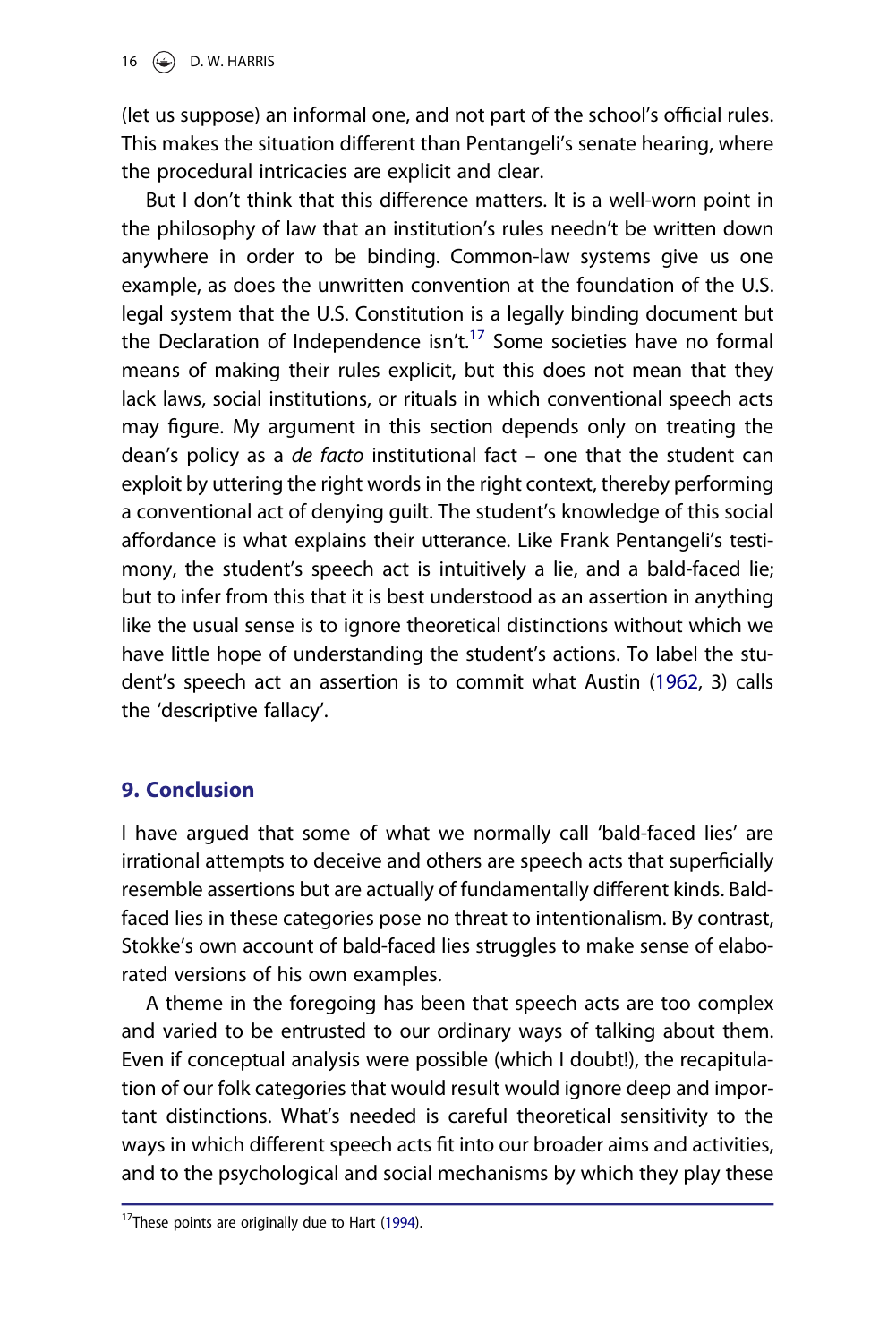<span id="page-16-0"></span>roles. This approach is likely to explode folk categories like lying, leaving us with a collection of successor concepts that fit into our different theoretical pursuits in different ways. So be it. This is one kind of philosophical progress.

#### Disclosure statement

No potential conflict of interest was reported by the author(s).

#### **ORCID**

Daniel W. Harris <http://orcid.org/0000-0002-4764-3703>

#### References

Austin, J. L. [1962](#page-14-0). How to Do Things with Word. Oxford: The Clarendon Press.

- Bach, K., and R. M. Harnish. [1979.](#page-1-0) Linguistic Communication and Speech Act. Cambridge, MA: MIT Press.
- Barber, A. [2020](#page-7-0). "Lying, Misleading, and Dishonesty." The Journal of Ethic 24: 141–164.
- Bratman, M. [1987.](#page-2-0) Intention, Plans, and Practical Reason. Cambridge, MA: Harvard University Press.
- Broome, J. [1999](#page-2-0). "Normative Requirements." Ratio XII (4): 398–419.
- Broome, J. [2013](#page-9-0). Rationality Through Reasoning. West Sussex: Wiley-Blackwell.
- Carson, T. L. [2006](#page-2-0). "The Definition of Lying." Noû 40 (2): 284–306.
- Dynel, M. [2011.](#page-5-0) "A Web of Deceit: A Neo-Gricean View on Types of Verbal Deception." International Review of Pragmatic 3: 139–167.
- Elbourne, P. [2011.](#page-6-0) Meaning: A Slim Guide. Oxford: Oxford University Press.
- Epley, N., A. Waytz, and J. T. Cacioppo. [2007.](#page-9-0) "On Seeing Human: A Three-Factor Theory of Anthropomorphism." Psychological Review 114 (4): 864–886.
- Fodor, J. A. [1998.](#page-6-0) Concepts: Where Cognitive Science Went Wrong. Oxford: Oxford University Press.
- Grice, H. P. [1957.](#page-1-0) "Meaning." The Philosophical Review 66 (3): 377–388.
- Grice, H. P. [1968](#page-2-0). "Utterer's Meaning, Sentence-Meaning, and Word-meaning." Foundations of Language4 (3): 225–242.
- Grice, H. P. [1969](#page-1-0). "Utterer's Meaning and Intention." The Philosophical Review 78 (2): 147–177.
- Grice, H. P. [1975.](#page-10-0) "Logic and Conversation." In Syntax and Semantics 3: Pragmatics, edited by P. Cole. New York: Academic Press.
- Grice, P. [1989](#page-10-0). Studies in the Way of Word. Cambridge, MA: Harvard University Press.
- Harris, D. W. [2014.](#page-2-0) "Speech Act Theoretic Semantics." PhD Diss., City University of New York Graduate Center.
- Harris, D. W. [2016](#page-1-0). "Intentionalism Versus the New Conventionalism." Croatian Journal of Philosophy16 (47): 173–201.